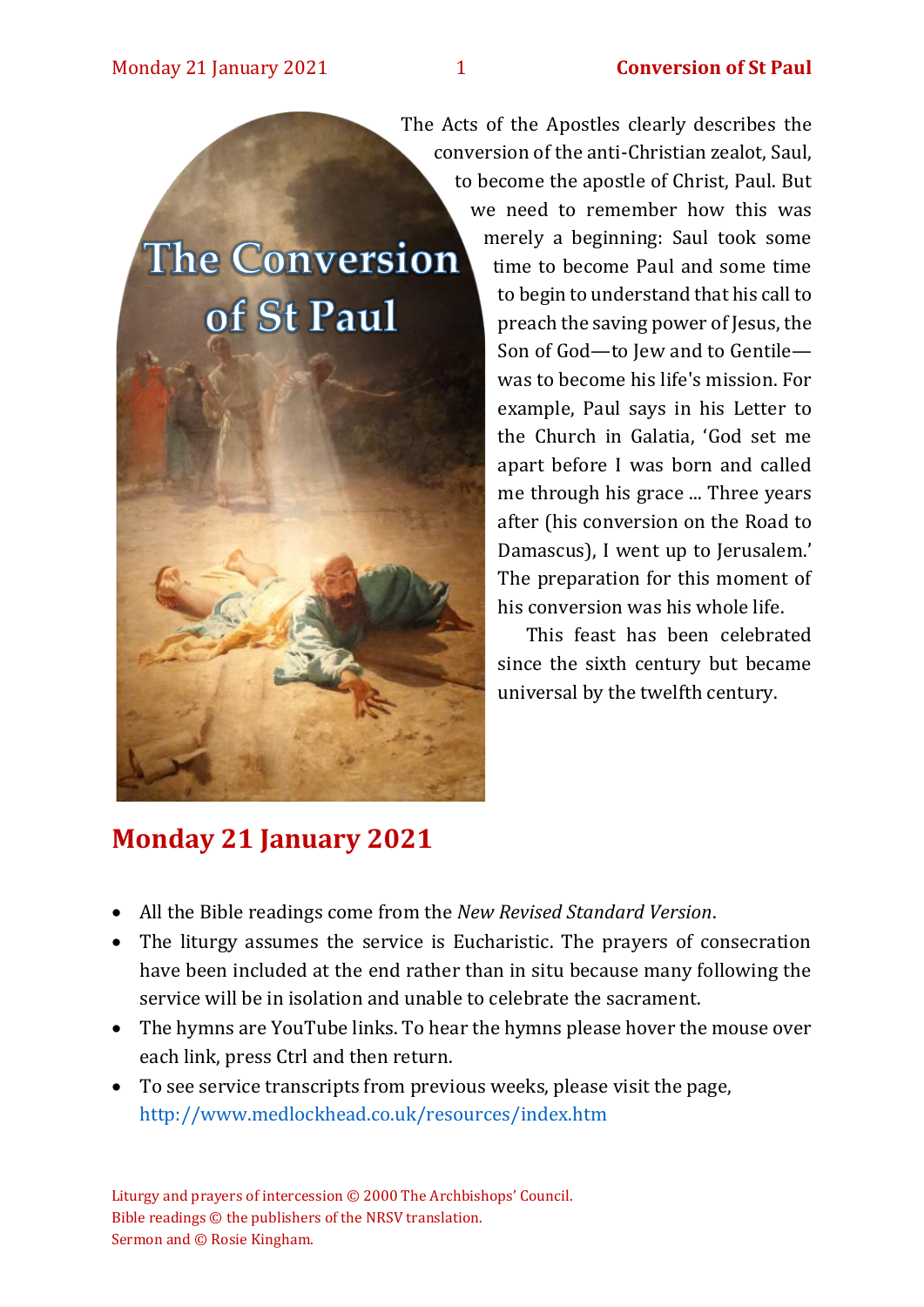#### **Introduction and welcome**

HYMN 1 **[Take my life](https://www.youtube.com/watch?v=Gf11rReeWIs)** (please click on this link to hear the hymn)

### **The Welcome**

In the name of the Father, and of the Son, and of the Holy Spirit

All **Amen.**

The Lord be with you

All **And also with you.**

### **The Preparation**

All **Almighty God,**

**to whom all hearts are open, all desires known, and from whom no secrets are hidden: cleanse the thoughts of our hearts by the inspiration of your Holy Spirit, that we may perfectly love you, and worthily magnify your holy name; through Christ our Lord. Amen.**

Our Lord Jesus Christ said:

The first commandment is this: 'Hear, O Israel, the Lord our God is the only Lord. You shall love the Lord your God with all your heart, with all your soul, with all your mind, and with all your strength.'

And the second is this: 'Love your neighbour as yourself.' There is no other commandment greater than these. On these two commandments hang all the law and the prophets.

#### All **Amen. Lord, have mercy.**

We were once dead through the trespasses and sins in which we lived, but now we are alive together with Christ. Through him we have access in one Spirit to the Father, to whom we humbly confess our sins.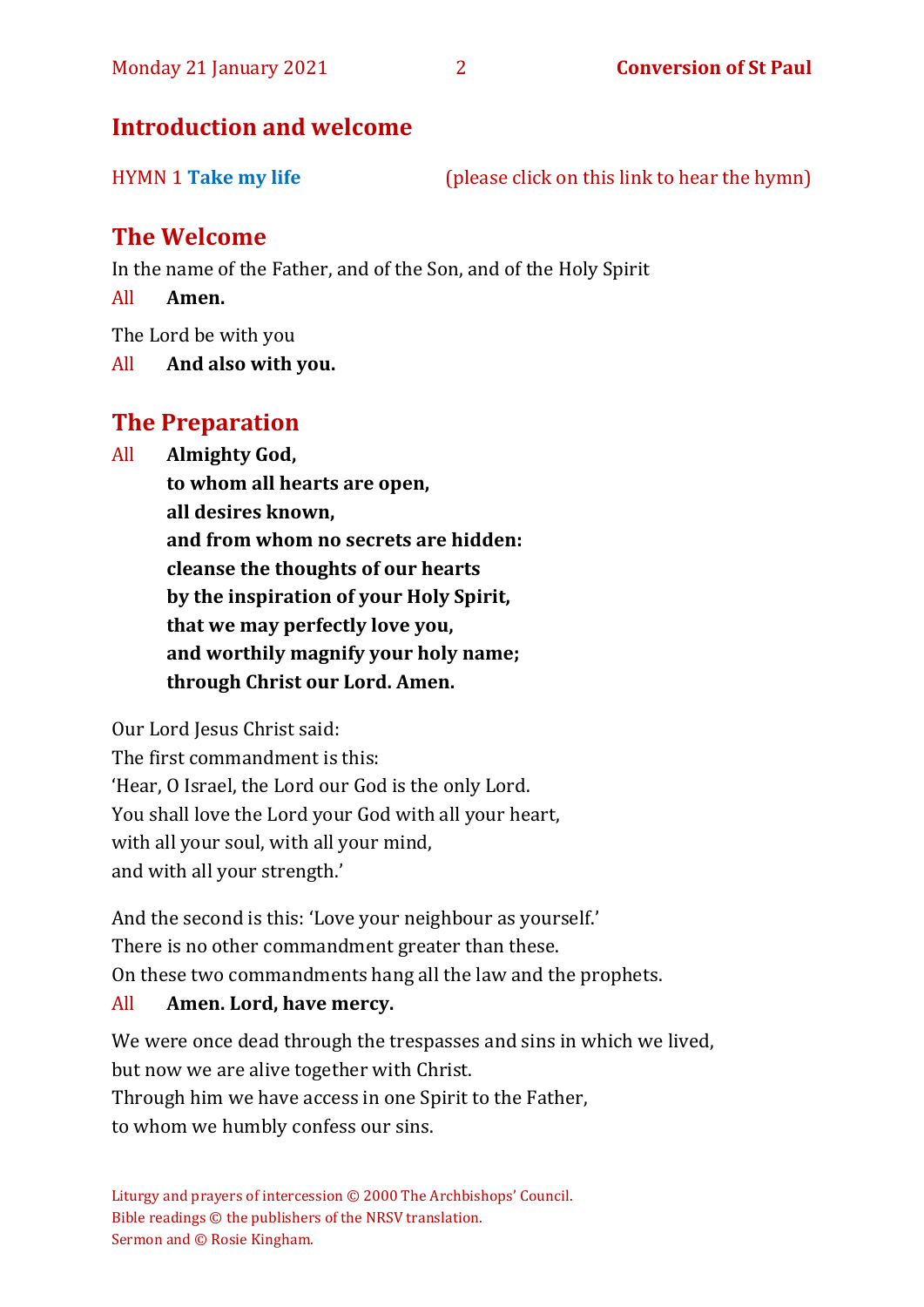All **Almighty God, our heavenly Father, we have sinned against you and against our neighbour in thought and word and deed, through negligence, through weakness, through our own deliberate fault. We are truly sorry and repent of all our sins. For the sake of your Son Jesus Christ, who died for us, forgive us all that is past and grant that we may serve you in newness of life to the glory of your name. Amen.**

Almighty God,

who forgives all who truly repent, have mercy upon you, pardon and deliver you from all your sins, confirm and strengthen you in all goodness, and keep you in life eternal; through Jesus Christ our Lord. All **Amen.**

# **The Gloria**

This Gloria is sung to the tune of 'Cwm Rhondda'. Click **[here](about:blank)** for the tune.

All **Glory be to God in Heaven, Songs of joy and peace we bring, Thankful hearts and voices raising, To creation's Lord we sing. Lord we thank you, Lord we praise you, Glory be to God our King: Glory be to God our King. Lamb of God, who on our shoulders,**

**Bore the load of this world's sin; Only Son of God the Father, You have brought us peace within. Lord, have mercy, Christ have mercy,**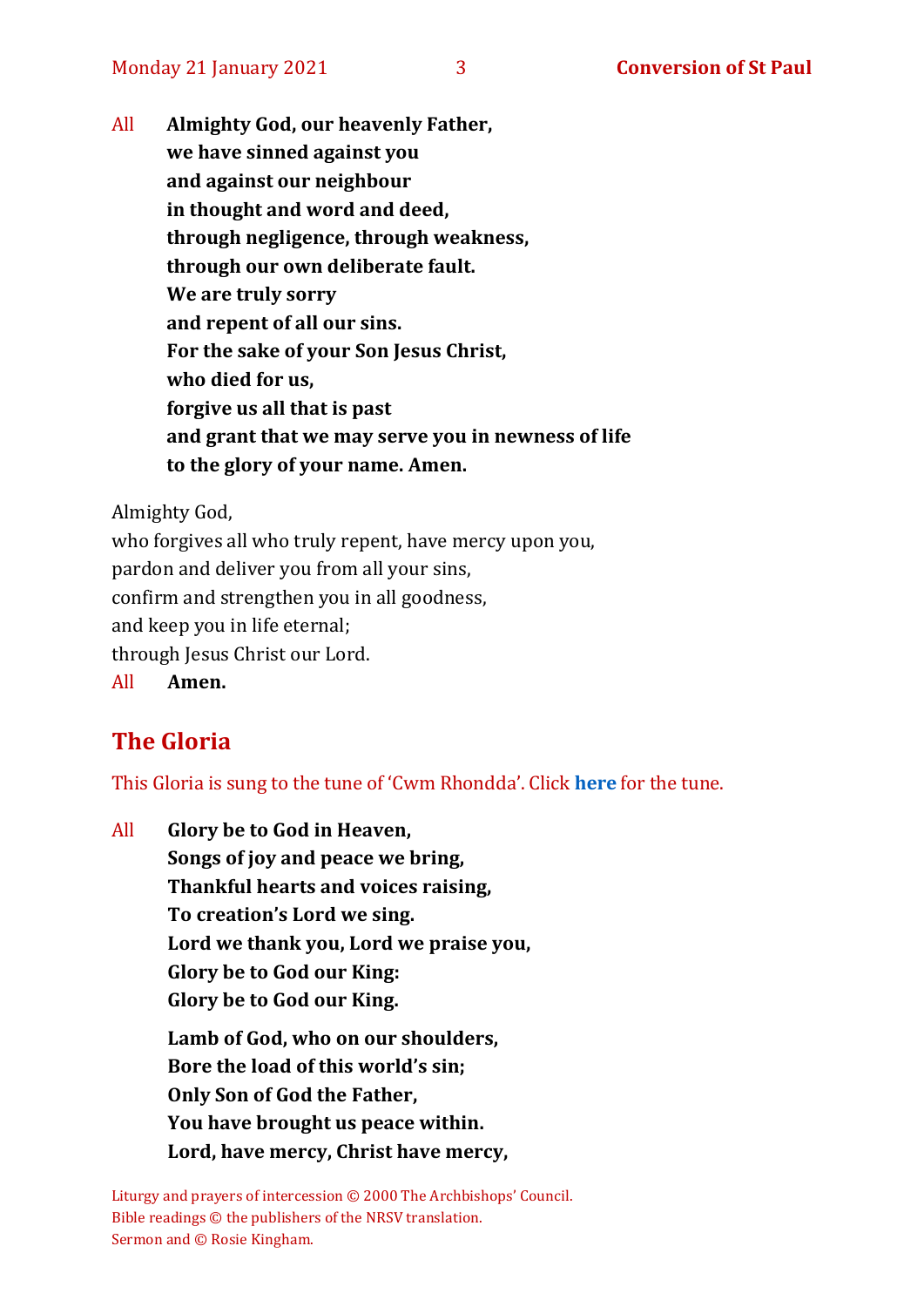**Now your glorious reign begin: Now your glorious reign begin.**

**You O Son of God are Holy, You we praise with one accord. None in heav'n or earth is like you, Only you are Christ the Lord. With the Father and the Spirit, Ever worshipped and adored: Ever worshipped and adored.**

# **The Collect for the Conversion of St Paul**

Almighty God, who caused the light of the gospel to shine throughout the world through the preaching of your servant Saint Paul: grant that we who celebrate his wonderful conversion may follow him in bearing witness to your truth; through Jesus Christ your Son our Lord, who is alive and reigns with you, in the unity of the Holy Spirit, one God, now and for ever.

All **Amen.**

# **First reading**

A reading from the book of the Prophet Jeremiah

The word of the Lord came to me saying, 'Before I formed you in the womb I knew you, and before you were born I consecrated you; I appointed you a prophet to the nations.'

Then I said, 'Ah, Lord God! Truly I do not know how to speak, for I am only a boy.' But the Lord said to me, 'Do not say, "I am only a boy"; for you shall go to all to whom I send you, and you shall speak whatever I command you. Do not be afraid of them, for I am with you to deliver you, says the Lord.'

Then the Lord put out his hand and touched my mouth; and the Lord said to me, 'Now I have put my words in your mouth. See, today I appoint you over nations and over kingdoms, to pluck up and to pull down, to destroy and to overthrow, to build and to plant.' *Jeremiah 1:4–10*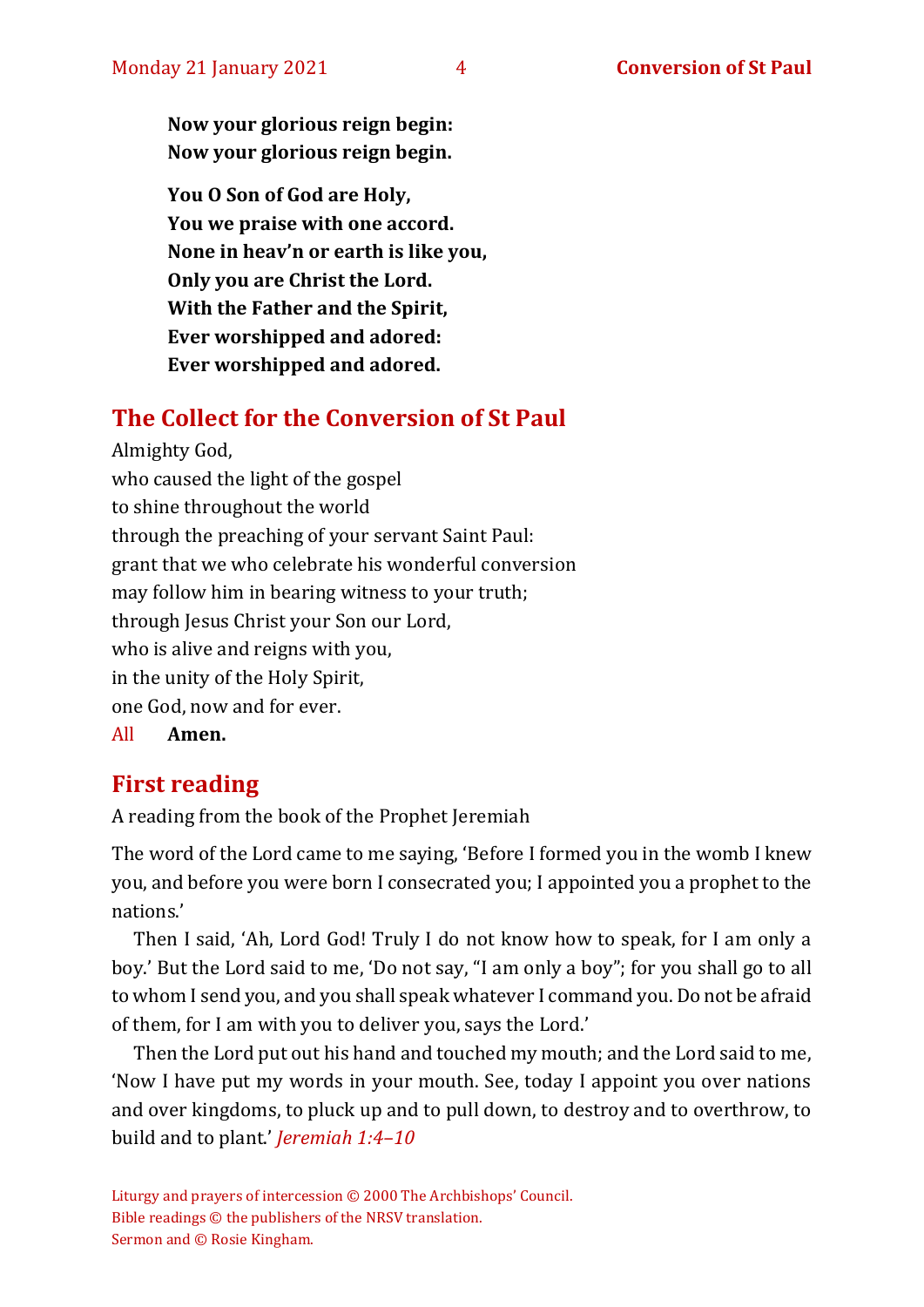This is the Word of the Lord

#### All **Thanks be to God.**

#### **Second reading**

A reading from the Acts of the Apostles

Saul, still breathing threats and murder against the disciples of the Lord, went to the high priest and asked him for letters to the synagogues at Damascus, so that if he found any who belonged to the Way, men or women, he might bring them bound to Jerusalem. Now as he was going along and approaching Damascus, suddenly a light from heaven flashed around him. He fell to the ground and heard a voice saying to him, 'Saul, Saul, why do you persecute me?' He asked, 'Who are you, Lord?' The reply came, 'I am Jesus, whom you are persecuting. But get up and enter the city, and you will be told what you are to do.' The men who were travelling with him stood speechless because they heard the voice but saw no one. Saul got up from the ground, and though his eyes were open, he could see nothing; so they led him by the hand and brought him into Damascus. For three days he was without sight, and neither ate nor drank.

Now there was a disciple in Damascus named Ananias. The Lord said to him in a vision, 'Ananias.' He answered, 'Here I am, Lord.' The Lord said to him, 'Get up and go to the street called Straight, and at the house of Judas look for a man of Tarsus named Saul. At this moment he is praying, and he has seen in a vision a man named Ananias come in and lay his hands on him so that he might regain his sight.' But Ananias answered, 'Lord, I have heard from many about this man, how much evil he has done to your saints in Jerusalem; and here he has authority from the chief priests to bind all who invoke your name.' But the Lord said to him, 'Go, for he is an instrument whom I have chosen to bring my name before Gentiles and kings and before the people of Israel; I myself will show him how much he must suffer for the sake of my name.'

So Ananias went and entered the house. He laid his hands on Saul and said, 'Brother Saul, the Lord Jesus, who appeared to you on your way here, has sent me so that you may regain your sight and be filled with the Holy Spirit.' And immediately something like scales fell from his eyes, and his sight was restored. Then he got up and was baptised, and after taking some food, he regained his strength. For several days he was with the disciples in Damascus, and immediately he began to proclaim Jesus in the synagogues, saying, 'He is the Son of God.' All who heard him were amazed and said, 'Is not this the man who made havoc in Jerusalem among those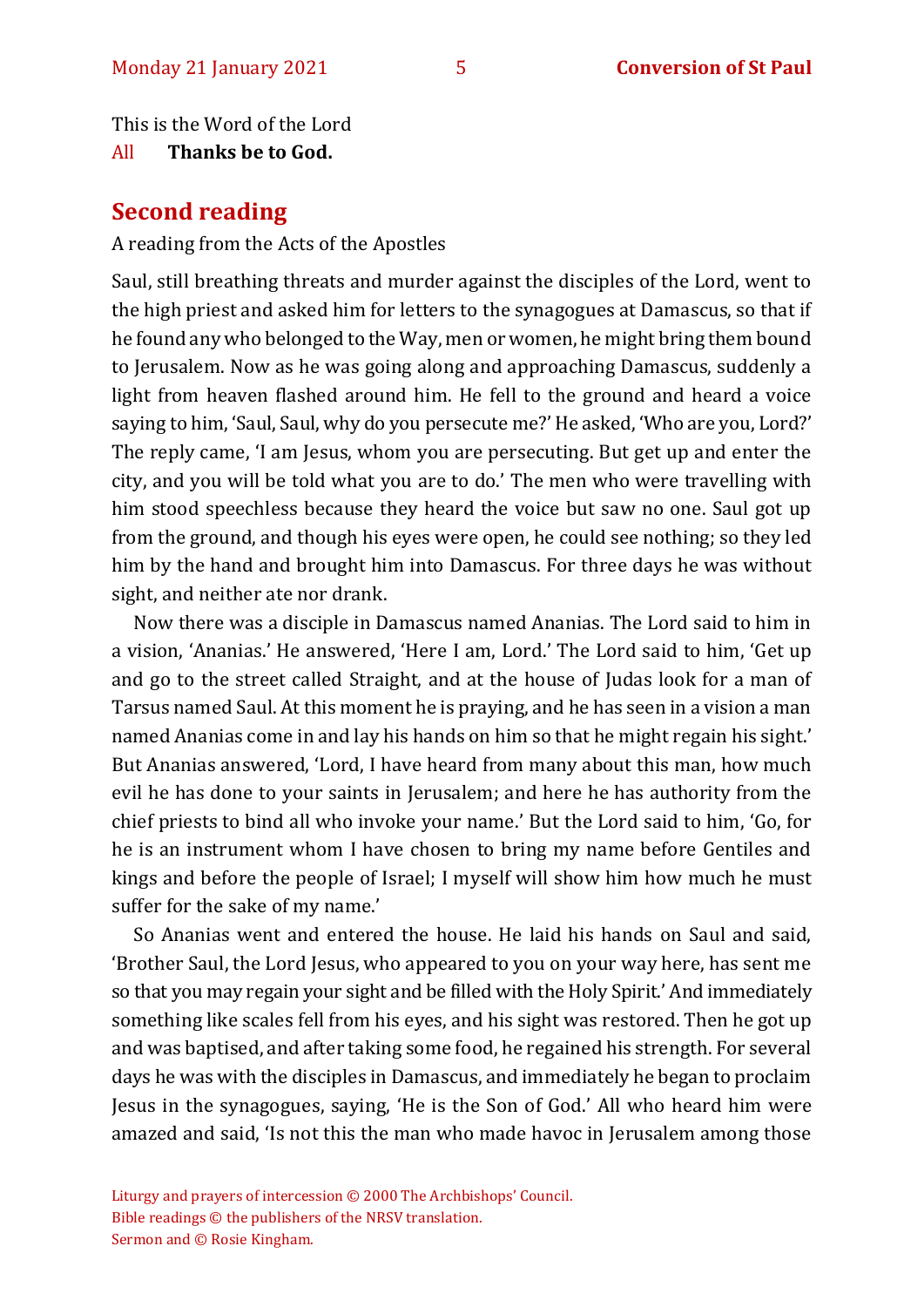who invoked this name? And has he not come here for the purpose of bringing them bound before the chief priests?' Saul became increasingly more powerful and confounded the Jews who lived in Damascus by proving that Jesus was the Messiah. *Acts 9:1–22* 

This is the Word of the Lord All **Thanks be to God.**

HYMN 2 **[Do not be afraid](https://www.youtube.com/watch?v=v2rO0LhSWJ0)** (click on this link to hear the hymn)

# **Gospel reading**

Hear the Gospel of our Lord Jesus Christ according to Matthew

#### All **Glory to you O Lord.**

Peter said to Jesus, 'We have left everything and followed you. What then will we have?' Jesus said to them, 'Truly I tell you, at the renewal of all things, when the Son of Man is seated on the throne of his glory, you who have followed me will also sit on twelve thrones, judging the twelve tribes of Israel. And everyone who has left houses or brothers or sisters or father or mother or children or fields, for my name's sake, will receive a hundredfold, and will inherit eternal life. But many who are first will be last, and the last will be first.' *Matthew 19:27–30* 

This is the Gospel of the Lord

All **Praise to you O Christ.** 

# **Sermon**

Today, although we are celebrating the conversion of St Paul, we are still in the Church season of Epiphany. The word 'epiphany' comes from the Greek word *epiphanein*, which means 'reveal', and it's the time when we remember that God's love in Jesus was revealed to the whole world. The beginning of the revealing process can be seen in the Acts of the Apostles, where the disciples start to spread the good news of Jesus, and there can be no more dramatic reveal than the lightbulb moment of Saul at Damascus!

We have come to use the word 'conversion' in many different contexts. Loft conversions, converting to veganism, converting rugby tries, I didn't like *Game of Thrones* at first but now I'm a convert …

The thing to remember about true conversions, though, is that they are always transformative. They change one thing into something else. The loft becomes a storeroom, or a bedroom, or a playroom. Saul, who persecuted Christians and was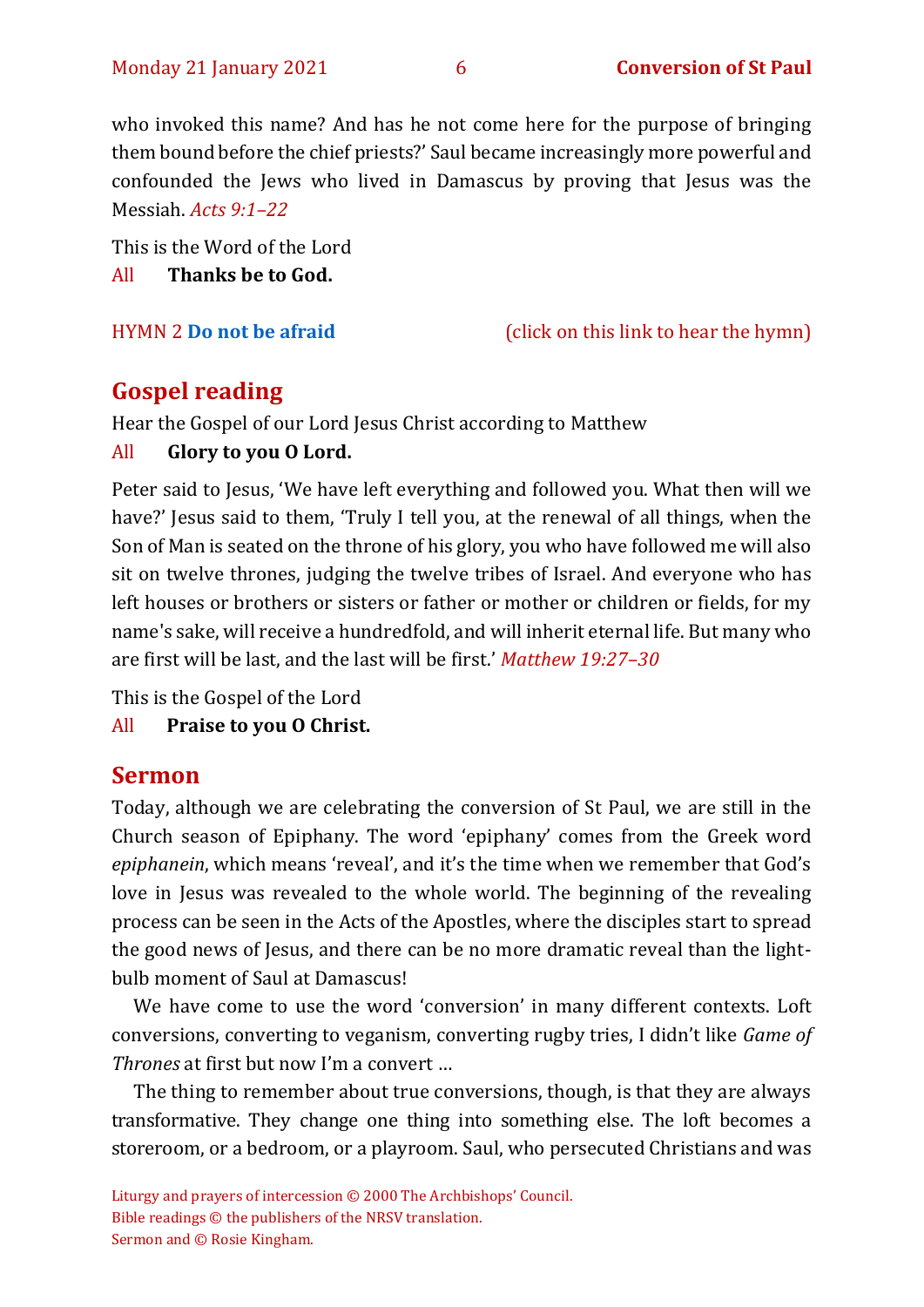involved in the stoning of St Stephen, becomes the evangelist and teacher Paul. Humankind is transformed into the children of God. Conversion equals change, always.

Conversion is not always dramatic. St Paul's was—flashing lights, loud voices, temporary blindness, oh my! We could think that conversion has to be big, and important, and only people with a prominent purpose undergo a conversion. But that's not so—we are converts, too. Our conversion might be coming to church with a friend for a baptism or wedding, and coming back to learn more because we were interested. Or we might have been going to church all our lives. Or we might have gone to church as a child, lapsed, and come back to God as we matured. Or we might have come to faith intellectually. Or we might have had a dramatic, lifechanging event.

There are many different ways to become converted to Christ, possibly as many ways as there are people. Because each real conversion to Christ is personal. We can see this in the readings—the message to Saul was one that would have meant nothing to someone else, someone who hadn't done what Saul had done. And our conversion, our change, is personal and relevant only to us.

The final, and perhaps the most important, thing to remember about conversion is that it demands effort and upheaval, and often discomfort or danger (think about Pauls later persecution, imprisonment and death at the hands of the Romans). The conversion moment in itself is just the beginning, the call from God to come to Him, to become like Him. It's up to the individual whether they allow themselves to be converted or not. Jeremiah could have chosen not to be a prophet, Saul could have chosen not to continue to Damascus. And the smaller, less celebrated characters in the story could have done things differently. The men with Saul could have left him instead of accompanying him to Damascus. Ananias could have said he was not having anything to do with a persecutor of believers, the disciples in the Gospel could have decided not to leave everything they had for Jesus. But they all did it, because God called them and they trusted Him, so they obeyed, no matter what the consequences might be.

Conversion is not static—because if it is, what's the point? If you come to a point where you think you know enough, you are no longer trying to get closer to God. We are all being converted, day after day, trying to be more like Jesus, loving and compassionate. We would all describe ourselves as practicing Christians—for me, that means that if I keep trying, one day I'll be good at it.

Our conversion is in the trying, getting closer to God as we grow in love and understanding, prayer and trust, whatever the uncertain future brings. Keep practising!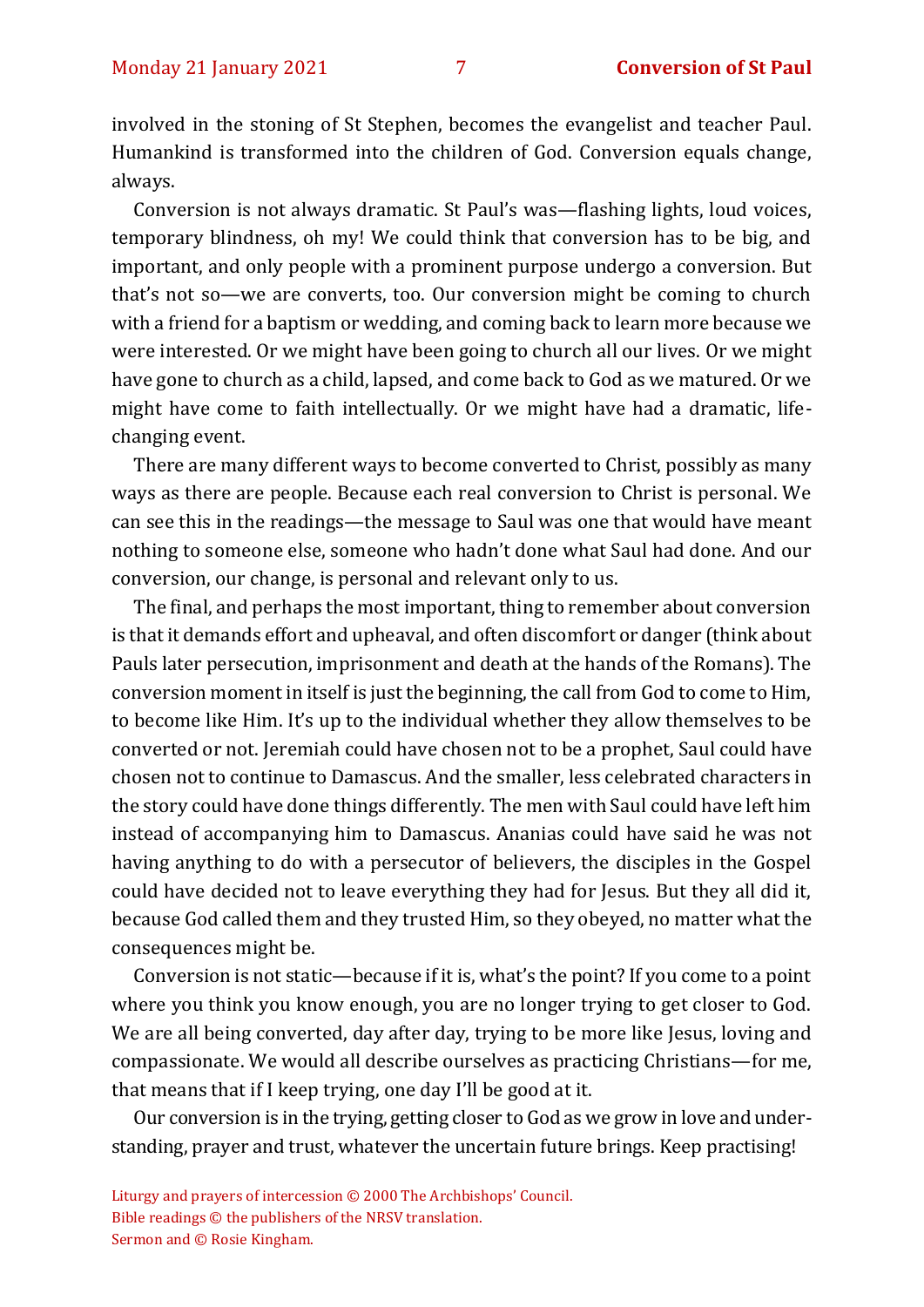# **The Creed**

Do you believe and trust in God the Father, the source of all being and life, the one for whom we exist?

#### All **We believe and trust in him.**

Do you believe and trust in God the Son, who took our human nature, died for us and rose again? All **We believe and trust in him.**

Do you believe and trust in God the Holy Spirit, who gives life to the people of God and makes Christ known in the world?

All **We believe and trust in him.**

This is the faith of the Church.

All **This is our faith. We believe and trust in one God, Father, Son and Holy Spirit. Amen.**

# **Prayers of intercession**

Encouraged by our fellowship with all the saints,

let us make our prayers to the Father through our Lord Jesus Christ. Father, your Son called men and women to leave the past behind them and to follow him as his disciples in the way of the cross. Look with mercy upon those whom he calls today, marks with the cross and makes his disciples within the Church …

Lord, have mercy.

#### All **Christ, have mercy.**

Your Son told his disciples not to be afraid, and at Easter breathed on them his gift of peace. Look with mercy upon the world into which he sent them out, and give it that peace for which it longs … Lord, have mercy.

#### All **Christ, have mercy.**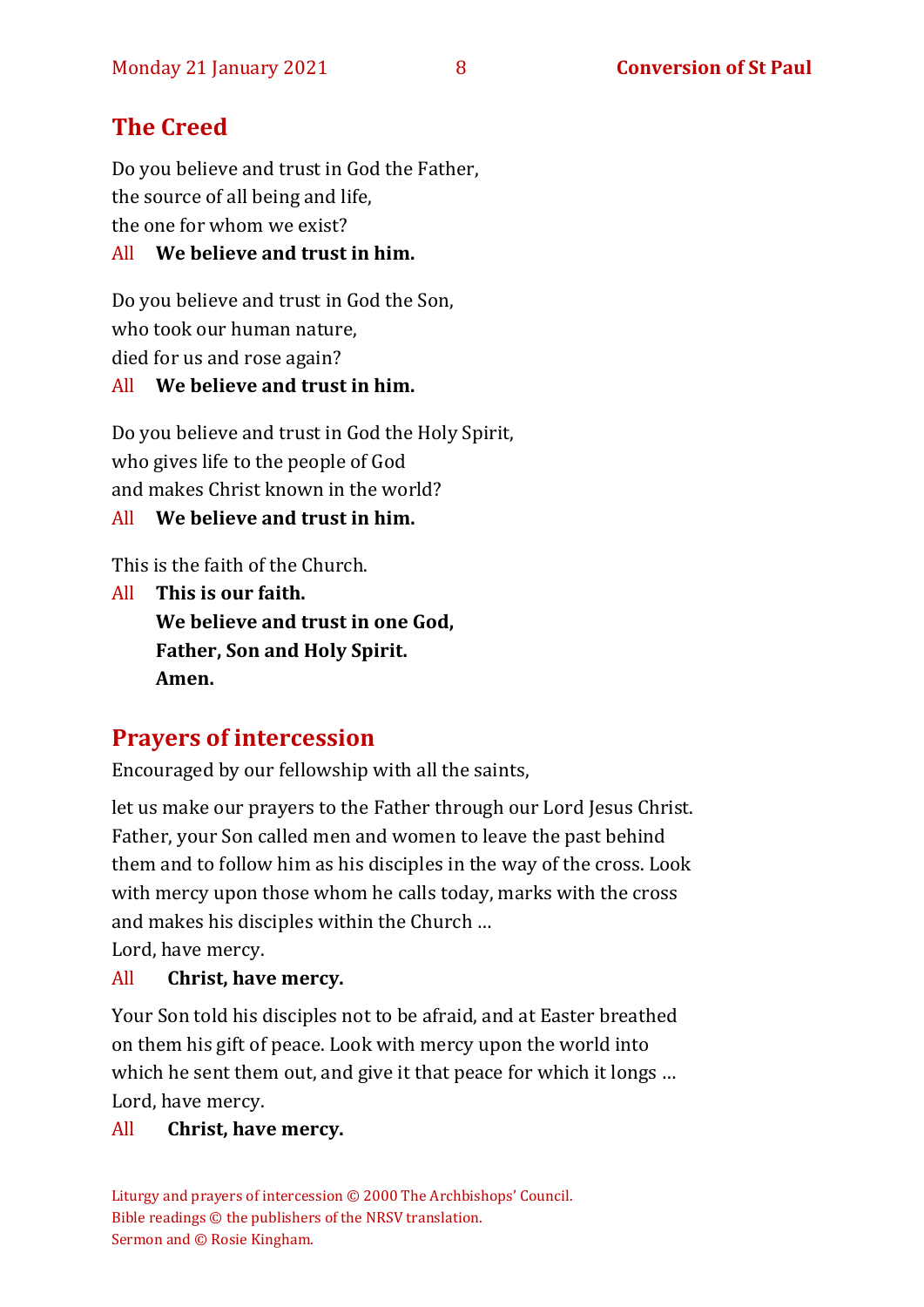Your Son formed around him a company who were no longer servants but friends, and he called all those who obeyed him his brother and sister and mother. Look with mercy upon our families and our friends and upon the communities in which we share … Lord, have mercy.

#### All **Christ, have mercy.**

Your Son sent out disciples to preach and to heal the sick. Look with mercy on all those who yearn to hear the good news of salvation, and renew among your people the gifts of healing …

Lord, have mercy.

#### All **Christ, have mercy.**

Your Son promised to those who followed him that they would sit on thrones judging the twelve tribes of Israel and would share the banquet of the kingdom. According to your promise, look with mercy on those who have walked with Christ in this life and now have passed through death …

Lord, have mercy.

#### All **Christ, have mercy.**

Almighty God,

you have built your Church upon the foundation of the apostles and prophets, with Jesus Christ himself as the chief cornerstone:

so join us together in unity of spirit by their doctrine,

that we may be made a holy temple acceptable to you;

through Jesus Christ our Lord.

#### All **Amen.**

Merciful Father,

All **accept these prayers for the sake of your Son, our Saviour Jesus Christ. Amen.**

# **The peace**

Let the peace of God, which surpasses all understanding, guard our hearts and our minds in Christ Jesus.

The peace of the Lord be always with you,

#### All **And also with you.**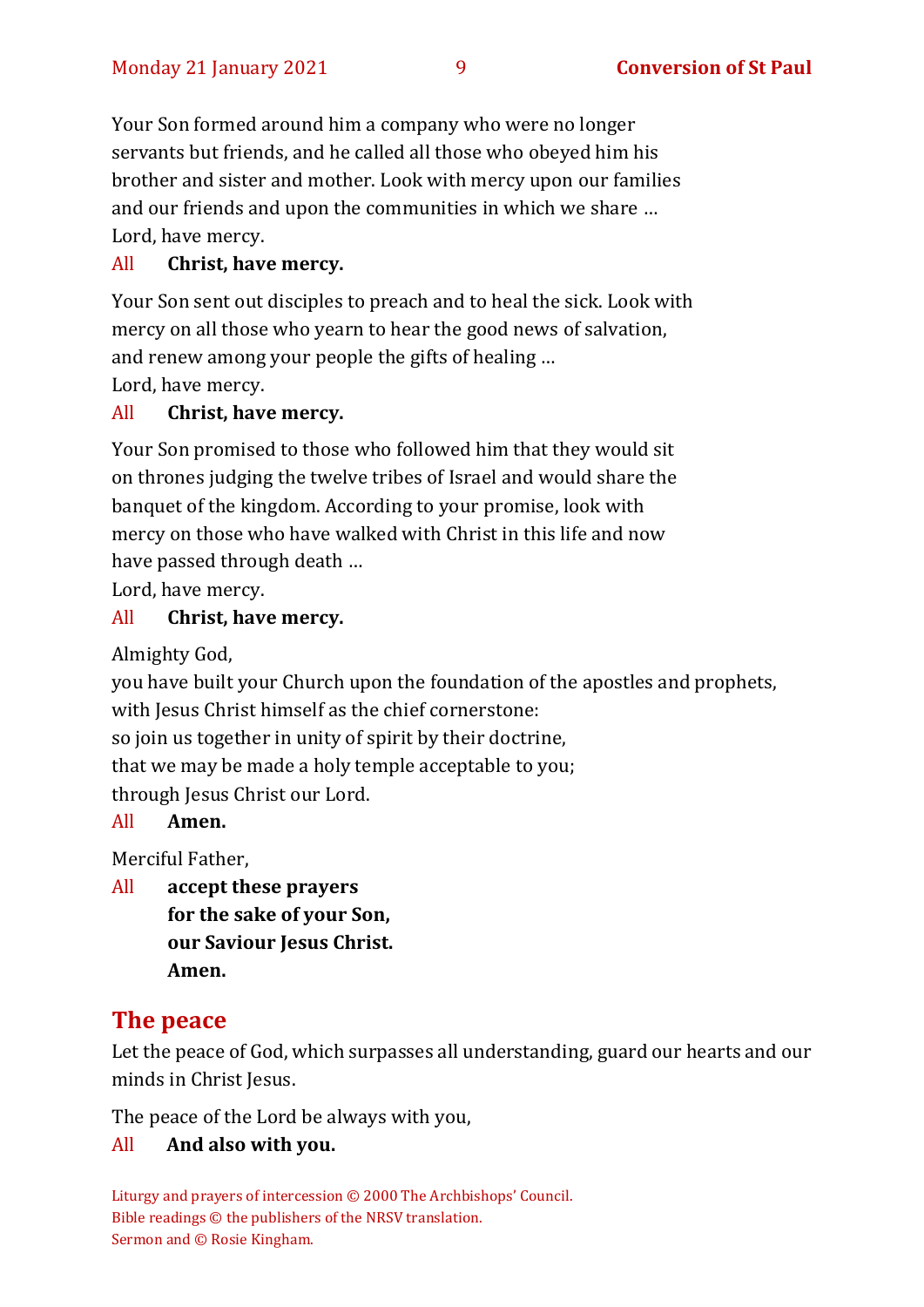HYMN 3 **[Father hear the prayer we offer](https://www.youtube.com/watch?v=CFoactKMJHQ)** (click on this link to hear the hymn)

The liturgy of the Communion Service appears below

# The Dismissal

May Christ who called Paul to his service, and to preach the good news to the world, strengthen you to witness to his grace and love. and the blessing of God the Almighty: Father, Son, and Holy Spirit, be with you now and remain with you always. All **Amen.**

HYMN 4 **[I the Lord of sea and sky](https://youtu.be/EcxOkht8w7c)** (please click on this link to hear the hymn)

Go in peace to love and serve the Lord.

All **In the name of Christ. Amen.**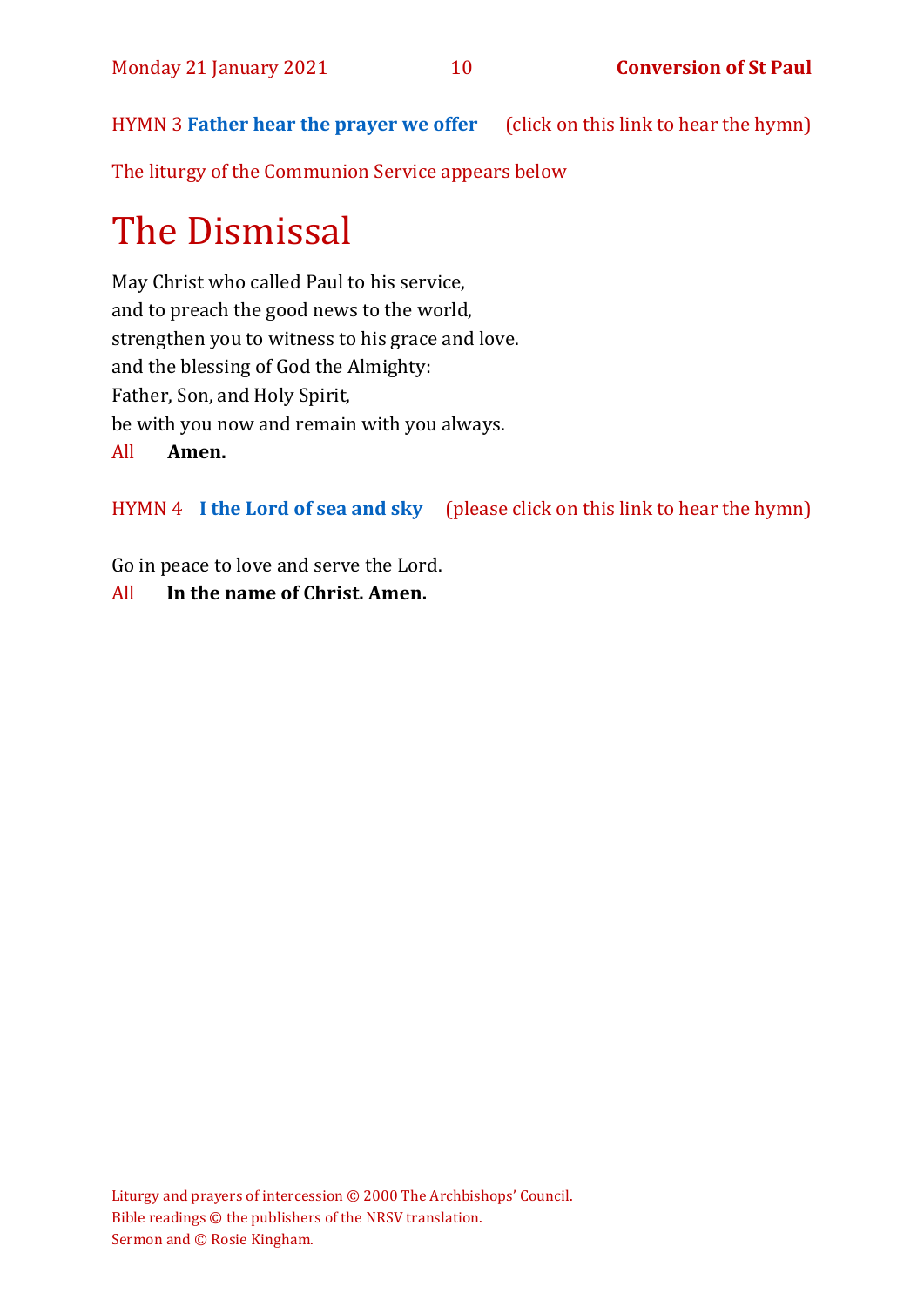# The Liturgy of the Sacrament

# Eucharistic Prayer (prayer E)

The Lord be with you

#### All **and also with you.**

Lift up your hearts.

#### All **We lift them to the Lord.**

Let us give thanks to the Lord our God.

#### All **It is right to give thanks and praise.**

It is indeed right and good, our duty and our joy, at all times and in all places to give you thanks and praise, holy Father, almighty and eternal God, through Jesus Christ our Lord. For on this day he called to his service the blasphemer and persecutor of your Church. Saul, who had resisted your grace, became Paul, the apostle to the Gentiles. Because he was faithful and true in his ministry, you made him an example of patient service, to instruct in the way of eternal life all those who heard his preaching and believed your word. Now, therefore, he who became your chosen instrument  $\sim$  for the salvation of the nations has made us also eager to proclaim your mercy, and sing in union with all the powers of heaven the joyful hymn of your praise:

All **Holy, holy, holy Lord, God of power and might, heaven and earth are full of your glory. Hosanna in the highest. Blessed is he who comes in the name of the Lord. Hosanna in the highest.**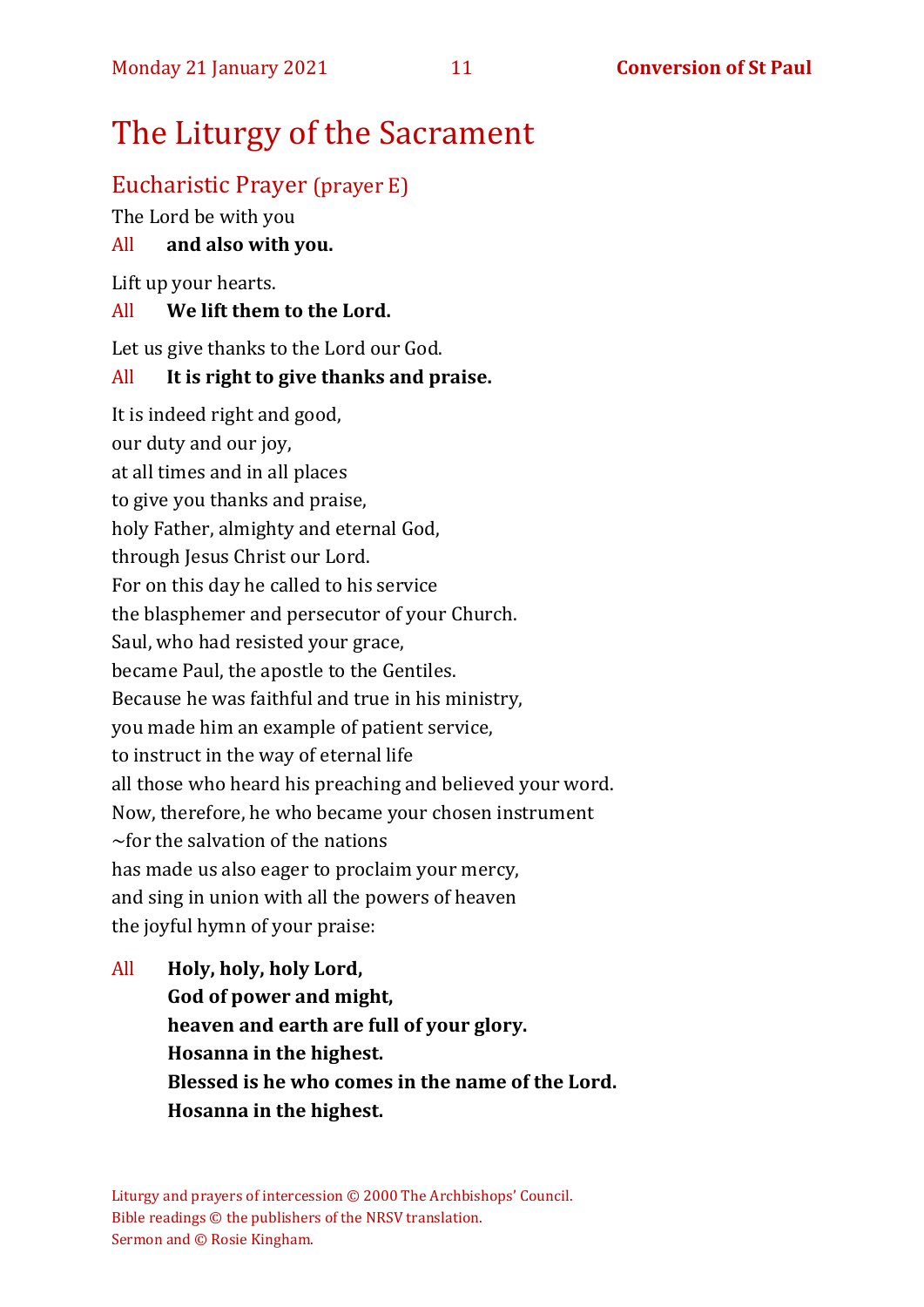We praise and bless you, loving Father, through Jesus Christ, our Lord; and as we obey his command, send your Holy Spirit, that broken bread and wine outpoured may be for us the body and blood of your dear Son.

On the night before he died he had supper with his friends and, taking bread, he praised you. He broke the bread, gave it to them and said: Take, eat; this is my body which is given for you; do this in remembrance of me.

When supper was ended he took the cup of wine. Again he praised you, gave it to them and said: Drink this, all of you; this is my blood of the new covenant, which is shed for you and for many for the forgiveness of sins. Do this, as often as you drink it, in remembrance of me.

So, Father, we remember all that Jesus did, in him we plead with confidence his sacrifice made once for all upon the cross.

Bringing before you the bread of life and cup of salvation, we proclaim his death and resurrection until he comes in glory.

Great is the mystery of faith:

#### All **Christ has died. Christ is risen. Christ will come again.**

Lord of all life,

help us to work together for that day

when your kingdom comes

and justice and mercy will be seen in all the earth.

Look with favour on your people, gather us in your loving arms

and bring us with St Paul and all the saints

to feast at your table in heaven.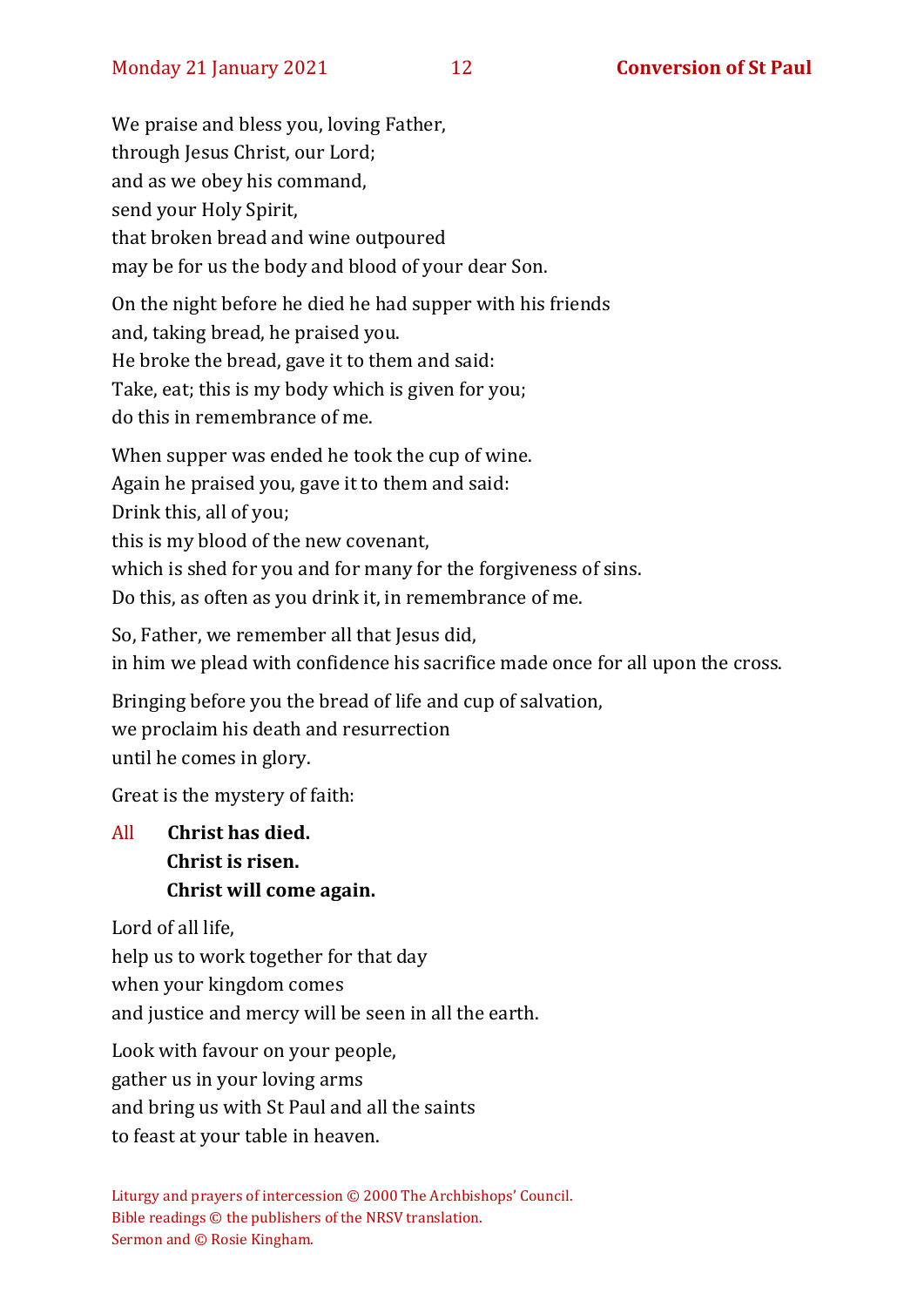Through Christ, and with Christ, and in Christ, in the unity of the Holy Spirit, all honour and glory are yours, O loving Father, for ever and ever.

All **Amen.**

# The Lord's Prayer

As our Saviour taught us, so we pray

All **Our Father in heaven, hallowed be your name, your kingdom come, your will be done, on earth as in heaven. Give us today our daily bread. Forgive us our sins as we forgive those who sin against us. Lead us not into temptation but deliver us from evil. For the kingdom, the power, and the glory are yours now and for ever.** 

**Amen.**

# Breaking of the Bread

We break this bread to share in the body of Christ.

All **Though we are many, we are one body, because we all share in one bread.**

All **Lamb of God,**

**you take away the sin of the world, have mercy on us.**

**Lamb of God, you take away the sin of the world, have mercy on us.**

**Lamb of God,** 

**you take away the sin of the world, grant us peace.**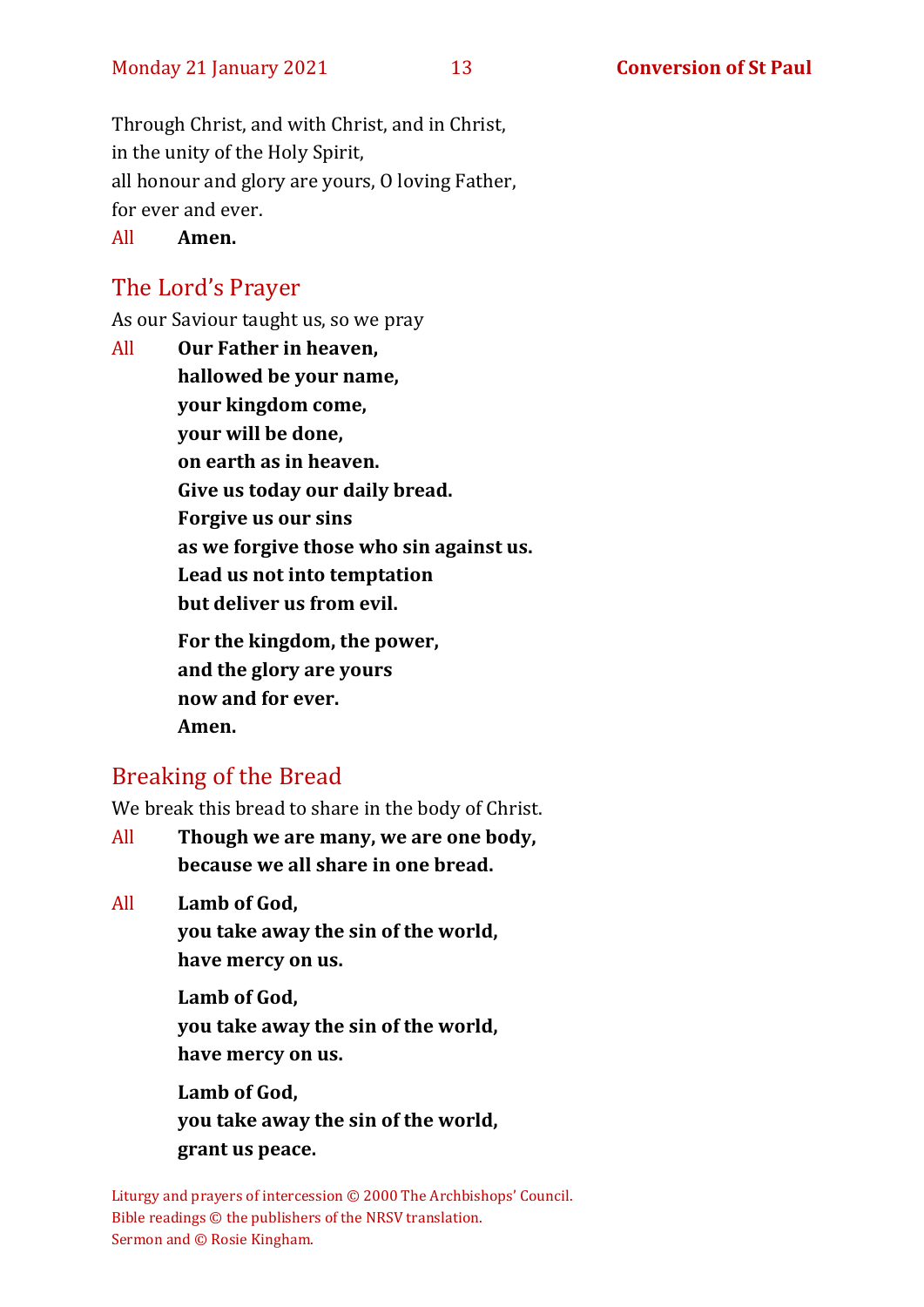Draw near with faith. Receive the body of our Lord Jesus Christ which he gave for you, and his blood which he shed for you. Eat and drink in remembrance that he died for you, and feed on him in your hearts by faith with thanksgiving.

All **We do not presume to come to this your table, merciful Lord, trusting in our own righteousness, but in your manifold and great mercies. We are not worthy so much as to gather up the crumbs under your table. But you are the same Lord whose nature is always to have mercy. Grant us therefore, gracious Lord, so to eat the flesh of your dear Son Jesus Christ and to drink his blood, that our sinful bodies may be made clean by his body and our souls washed through his most precious blood, and that we may evermore dwell in him, and he in us. Amen.**

Communion is distributed.

# **Prayer after Communion**

Almighty God, who on the day of Pentecost sent your Holy Spirit to the apostles with the wind from heaven and in tongues of flame, filling them with joy and boldness to preach the gospel: by the power of the same Spirit strengthen us to witness to your truth and to draw everyone to the fire of your love; through Jesus Christ our Lord.

#### All **Amen**